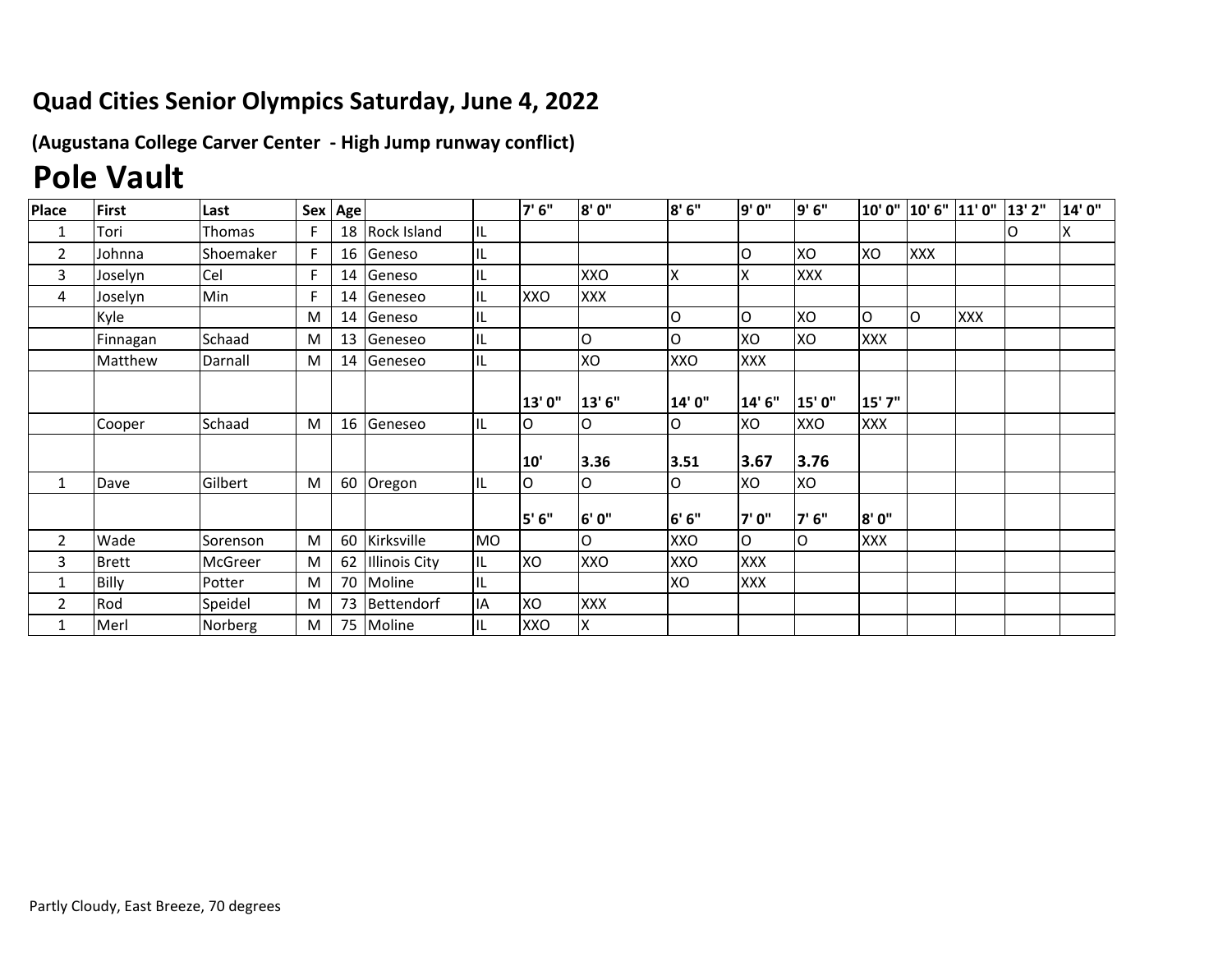### **Quad Cities Senior Olympics Saturday, June 4, 2022 Paul V. Olsen Track, Augustana College**

## **Standing Long Jump**

| <b>Place</b>   | <b>First</b> | Last              | <b>Sex</b> |    | Age Hometown | <b>St</b> | #1                  | #2                      | #3            |
|----------------|--------------|-------------------|------------|----|--------------|-----------|---------------------|-------------------------|---------------|
| 1              | Marggy       | <b>Ellis</b>      | F          | 51 | Rock Island  | IL        |                     | 3' 8 1/4" 5' 6 3/4"     | 5' 11"        |
| $\mathbf 1$    | <b>Brian</b> | Andrae            | M          | 54 | Orion        | IL        |                     | 7' 1 1/4" 7' 2 3/4"     |               |
| 1              | Scott        | Groenke           | M          | 59 | Peoria       | IL        | 7' 1''              | F                       | 6'3''         |
| $\overline{2}$ | Mickey       | Cherry            | M          | 59 | Geneseo      | IL        | 6' 4''              | 6' 9 1/2"               | 6' 4 1/2"     |
| $\mathbf{1}$   | David        | Roberts           | M          | 64 | Boone        | IA        |                     | 7' 7 1/2" 7' 7 1/4"     | 7' 11 1/2"    |
| $\overline{2}$ | Rich         | Garrett           | M          | 61 | Davenport    | IA        |                     | 7' 3 1/2" 7' 2 1/4"     | 7'5''         |
| 3              | <b>Brian</b> | Faucett           | M          | 63 | Bettendorf   | ΙA        |                     | $7'$ 2 1/4" $7'$ 1 1/4" |               |
| 4              | Joe          | Morgan            | M          | 61 | Davenport    | IA        | 6' 11 1/2 6' 5"     |                         | $6'$ 9 $1/4"$ |
| 5              | Scott        | Reed              | M          | 60 | Le Roy       | IL        | $6'$ 2 1/2" $6'$ 3" |                         |               |
| 1              | David        | Rainey            | M          | 67 | Waterloo     | ΙA        |                     | 7' 2 1/4" 7' 6 1/2"     | 7'2''         |
| $\overline{2}$ | Randy        | Frazier           | M          | 67 | Moline       | IL        | 6' 4 1/2" 6' 4"     |                         |               |
| $\mathbf{1}$   | Rod          | Speidel           | M          | 72 | Bettendorf   | IA        | 5' 11 1/2' 6' 5"    |                         | 6' 8''        |
| 2              | Billy        | Potter            | M          | 70 | Moline       | IL        | F.                  | 5'5"                    | F             |
| 1              | Dan          | Hansman           | M          | 77 | Carmel       | IN        |                     | 6' 7 1/2" 6' 4 1/2"     | 6'31/2"       |
| $\overline{2}$ | Cecil        | Roth              | М          | 77 | Geneseo      | IL        |                     | 4' 10 1/4' 5' 1 1/2"    | $5'$ 2 3/4"   |
| 3              | Alan         | Schenck           | M          | 75 | Clarida      | ΙA        | F                   | 4' 7 3/4"               | 4' 4 1/2''    |
| 4              | John C.      | Anderson          | M          | 77 | Silvis       | IL        | 4' 2 3/4" 4' 2"     |                         | F             |
| 1              | Lee          | Stopoulos         | M          | 83 | Rockford     | IL        | 5' 8''              | $5'$ 7 $1/2"$           | 6' 4'1/2''    |
| 1              | Michael      | <b>Middlemiss</b> | M          | 85 | Davenport    | IA        | 4' 4 1/2"           | 5'0''                   | 5'1''         |

#### **Quad Cities Senior Olympics**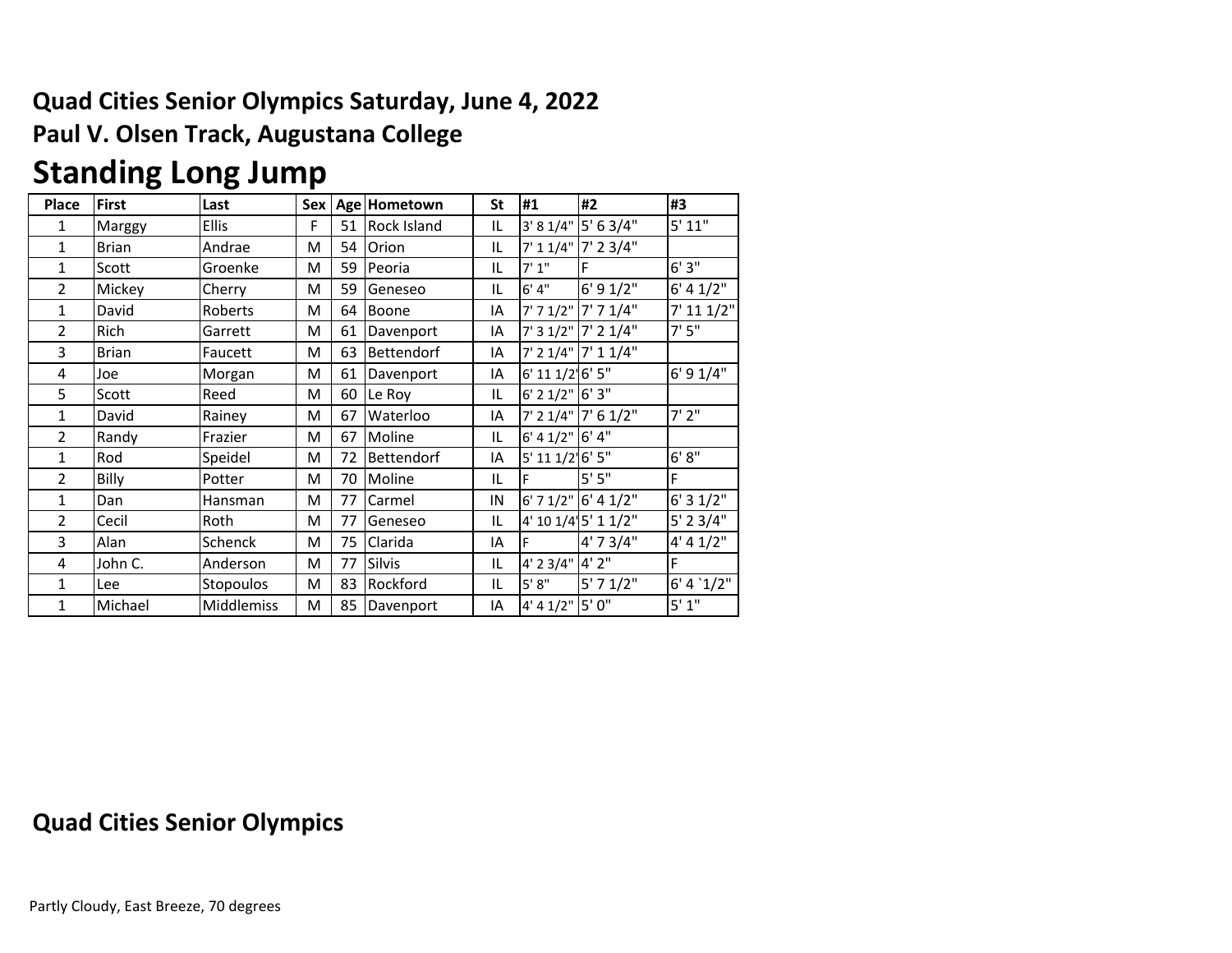### **Saturday, June 4, 2022 Paul V. Olsen Track**

# **High Jump**

| Place | <b>First</b> | Last     |   |    | Sex Age Home         | <b>St</b>  | 3' 6"      | 3'8"       | 3' 10"     | <b>4'0"</b> | 4'2" | 4'4"       | l4' 6"     | 4'8"       | 4' 10"     | 4' 11" | 5'0"       |
|-------|--------------|----------|---|----|----------------------|------------|------------|------------|------------|-------------|------|------------|------------|------------|------------|--------|------------|
|       | Mickey       | Cherry   | M | 59 | Geneseo              | IL.        |            |            |            | lO          | XO   | <b>XXX</b> |            |            |            |        |            |
|       | Wade         | Sorenson | M | 61 | Kirksville           | <b>MO</b>  |            |            |            |             |      | ΙO         | IO         | 0          | IO         | ıc     | <b>IXO</b> |
|       | <b>Brian</b> | Faucett  | M | 63 | Bettendorf           | IІA        |            |            |            | lO          |      | O          | IO         | O          | <b>XXX</b> |        |            |
| 3     | <b>Brett</b> | McGreer  | M | 62 | <b>Illinois City</b> | IL         | lO         |            |            |             |      | <b>XO</b>  | <b>XO</b>  | <b>XXX</b> |            |        |            |
| 4     | Rich         | Garrett  | M | 61 | Davenport            | 11A        |            |            |            |             |      | XXO        | <b>XXX</b> |            |            |        |            |
|       | Mark         | Cherry   | M | 61 | Anthony              | <b>IFL</b> | Ixo        |            |            | <b>XXX</b>  |      |            |            |            |            |        |            |
|       | David        | Rainey   | M | 67 | <b>Waterloo</b>      | <b>IIA</b> |            |            |            | XO          |      | <b>XXX</b> |            |            |            |        |            |
|       | Randy        | Frazier  | M | 67 | Moline               | IIL        | <b>XXO</b> | <b>XXX</b> |            |             |      |            |            |            |            |        |            |
|       | Billy        | Potter   | M | 70 | Moline               | IL.        | IO         | <b>XO</b>  |            |             |      |            |            |            |            |        |            |
|       | Rod          | Speidel  | M | 73 | Bettendorf           | lΙA        | <b>XO</b>  | XXO        |            |             |      |            |            |            |            |        |            |
|       |              |          |   |    |                      |            | 2' 0"      | 2' 6"      | 3' 0"      |             |      |            |            |            |            |        |            |
|       | Mike         | Cherry   | M | 84 | Geneseo              | IL.        | IO         | IO         | <b>XXX</b> |             |      |            |            |            |            |        |            |

**Quad Cities Senior Olympics Saturday, June 4, 2022 Paul V. Olsen Track**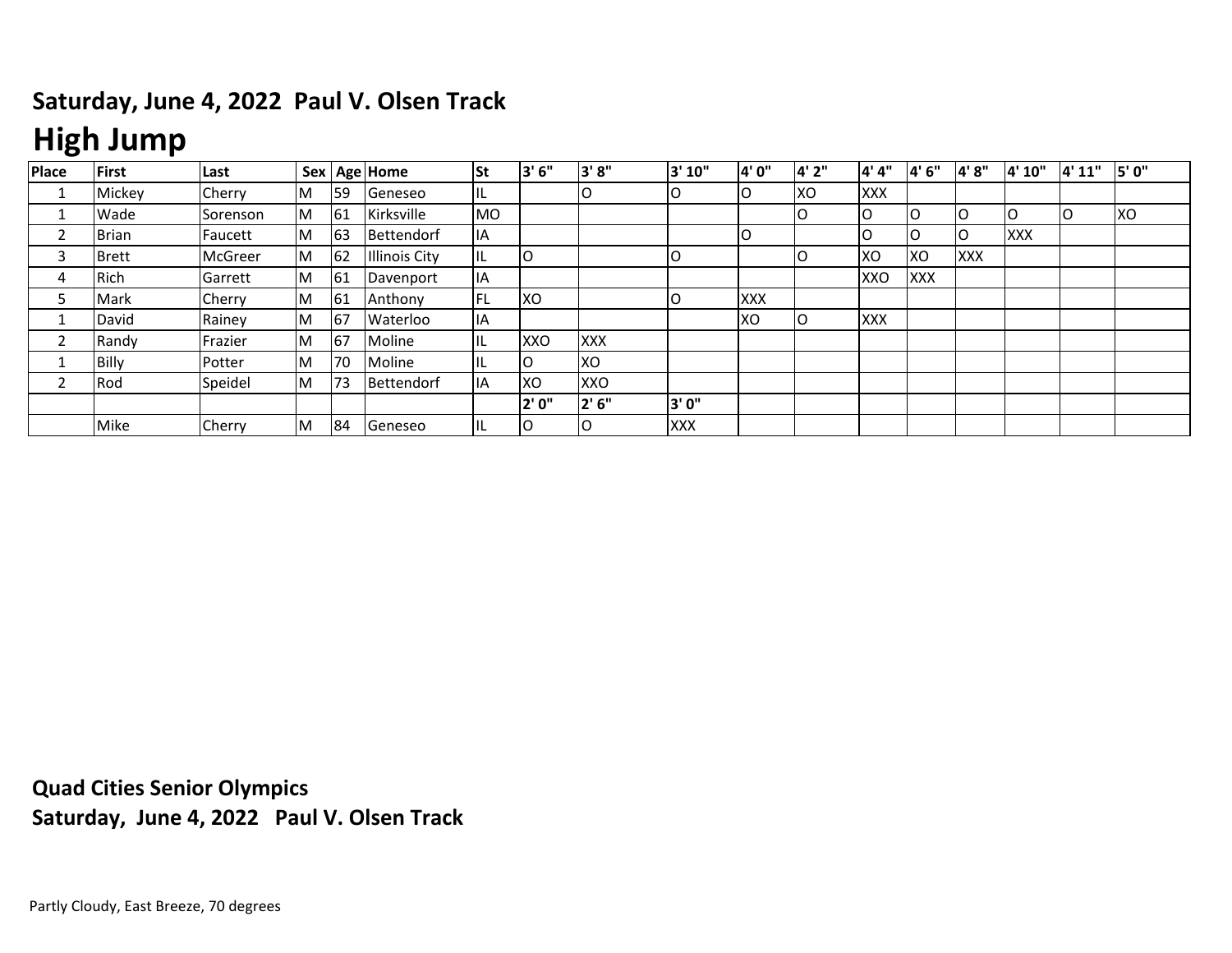### **Long Jump**

| Place          | First        | Last              | Sex |    | Age Hometown       | St | #1             | #2                   | #3                       |
|----------------|--------------|-------------------|-----|----|--------------------|----|----------------|----------------------|--------------------------|
| 1              | Marggy       | <b>Ellis</b>      | F   | 51 | <b>Rock Island</b> | IL | 8' 11"         | 9' 0 1/4"            | 8' 9 3/4"                |
| $\overline{2}$ | Kristin      | Stiefvater        | F   | 50 | Lincoln            | IL | 6'7''          | $6'$ 2 3/4"          | 7' 5 3/4"                |
| $\mathbf{1}$   | Judi         | Clevenger         | F   | 63 | Alexis             | IL | F              | 6' 0 1/2"            | 7' 33/4"                 |
| $\mathbf{1}$   | Corky        | Duhlstine         | F   | 71 | <b>East Moline</b> | IL | 8'2"           | 8' 5 1/4"            | $7'$ 11 1/2"             |
| $\mathbf{1}$   | <b>Brian</b> | Andrae            | M   | 54 | Orion              | IL | $15'$ 3 3/F    |                      | F                        |
| $\mathbf{1}$   | David        | Roberts           | M   | 64 | Boone              | IA |                | 12' 8 3/ 13' 11 1/4" | 13'0"                    |
| $\overline{2}$ | <b>Brian</b> | Faucett           | M   | 63 | Bettendorf         | IA |                | 11' 8 1/12' 3 1/4"   | 12' 0 1/2"               |
| 3              | Joe          | Morgan            | M   | 61 | Davenport          | IA | $12'$ $2''$    | IF                   | 12'0"                    |
| 4              | Rich         | Garrett           | M   | 61 | Davenport          | IA | 11'1''         | 11' 3 1/2"           | 11'5''                   |
| 5              | Mark         | Cherry            | M   | 61 | Anthony            | FL |                | 8' 0 1/2 8' 0 1/2"   | 9' 4 1/2"                |
| $\mathbf{1}$   | David        | Rainey            | M   | 67 | Waterloo           | IA |                | 13' 1 1/ 12' 0 3/4"  | F                        |
| $\overline{2}$ | Randy        | Frazier           | M   | 67 | Moline             | IL | 9'9''          | 9'3"                 | 9' 11"                   |
| $\mathbf 1$    | Billy        | Potter            | M   | 70 | Moline             | IL |                | 10' 6 1/ 11' 2 1/2"  | $\overline{10}$ ' 1 1/2" |
| $\overline{2}$ | Rod          | Speidel           | M   | 73 | Bettendorf         | IA |                | 9' 4 1/28' 11 3/4"   | $9'$ 7 $1/2"$            |
| $\mathbf 1$    | Dan          | Hansman           | M   | 77 | Carmel             | IN |                | 10' 0 1/9' 8 3/4"    | 10' 8 3/4"               |
| $\overline{2}$ | Alan         | Schenck           | M   | 75 | Clarida            | IA | 5'5"           | 5' 9 1/4"            |                          |
| 3              | Cecil        | Roth              | M   | 77 | Geneseo            | IL | $5'$ 7 $1/2$ F |                      | F                        |
| $\mathbf 1$    | Lee          | Stopoulos         | M   | 83 | Rockford           | IL | $6'$ 11 $1/2"$ |                      |                          |
| $\overline{2}$ | Mike         | Cherry            | M   | 84 | Geneseo            | IL |                | 5' 6 1/2 5' 6 3/4"   | 5' 9 1/4"                |
| 1              | Mike         | <b>Middlemiss</b> | M   | 85 | Davenport          | IA | 5' 8 1/2 4' 2" |                      | $5'$ 11 $1/2"$           |

**Quad Cities Senior Olympics Saturday, June 4, 2022 Paul V. Olsen Track Triple Jump**